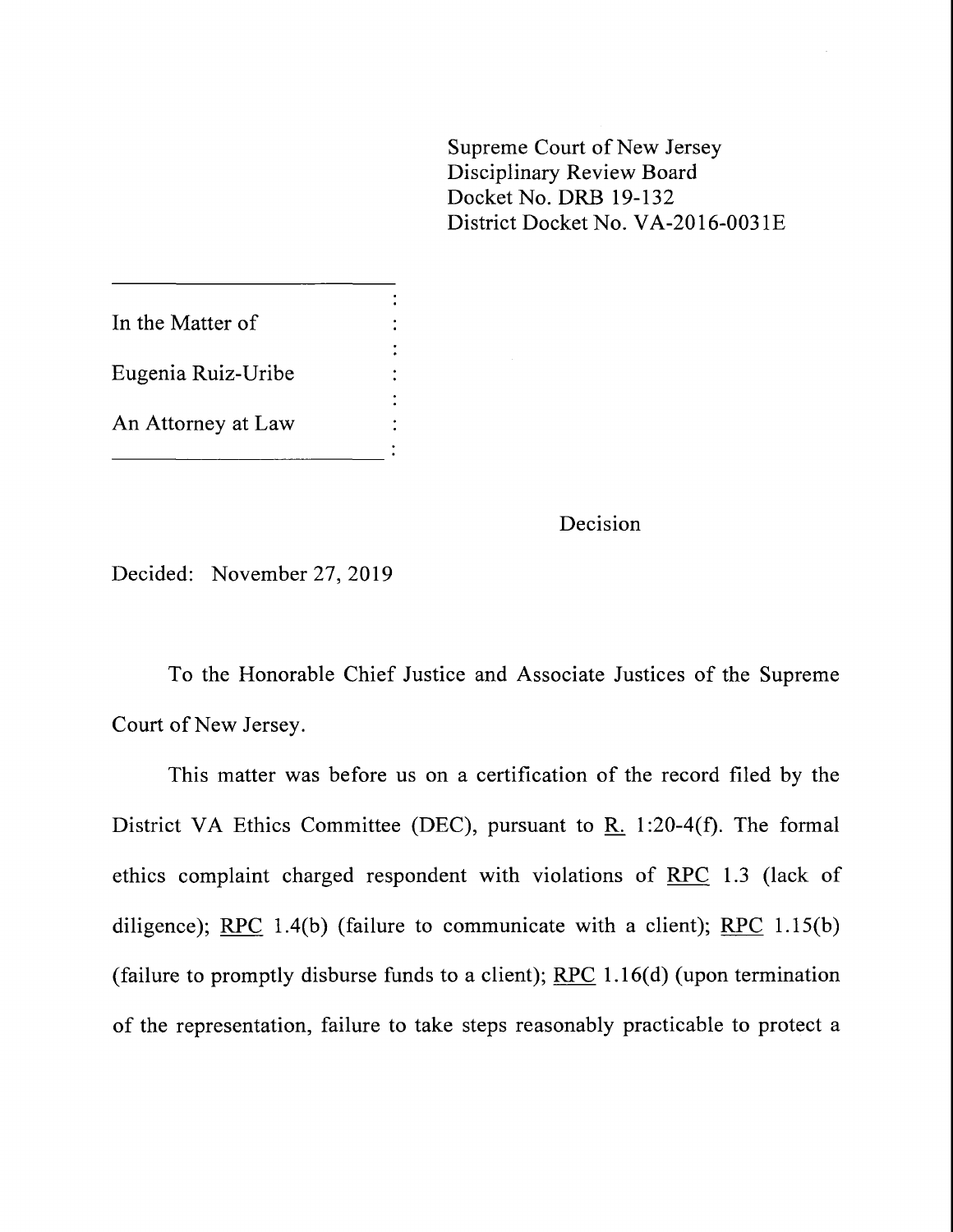client's interests); and RPC 8.1(b) (failure to cooperate with disciplinary authorities).

For the reasons set forth below, we determine to impose a censure.

Respondent earned admission to the New Jersey bar in 2007. During the relevant time frame, she maintained a law practice in Tonawanda, New York. She has no disciplinary history.

Service of process was proper in this matter. On January 16, 2018, the DEC sent a copy of the formal ethics complaint, by certified and regular mail, to respondent's Buffalo, New York primary address of record. The DEC received a certified mail receipt bearing the signature of"Gloria Arango." The regular mail was not returned.

Almost five months later, on May 8, 2018, the DEC sent a letter, by certified and regular mail, to the same Buffalo, New York address, informing respondent that, unless she filed a verified answer to the complaint within five days, the allegations of the complaint would be deemed admitted, the record would be certified to us for the imposition of discipline, and the complaint would be deemed amended to charge a willful violation of RPC 8.1 (b). According to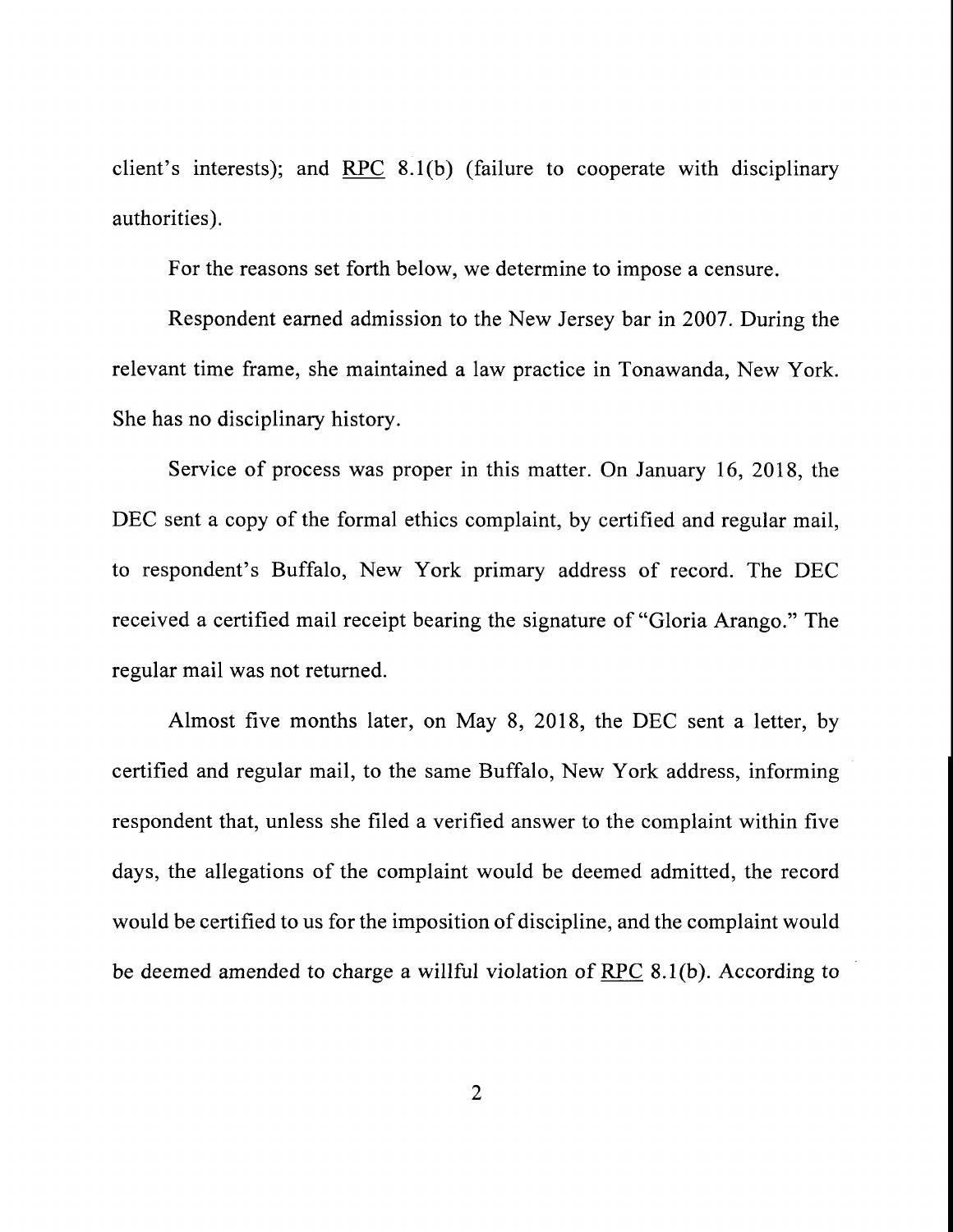the United States Postal Service, the certified mail was confirmed as delivered on May 12, 2018; the regular mail was not returned.

On August 23, 2018, Isabel McGinty, Office of Attorney Ethics Statewide Ethics Coordinator, sent a copy of the formal ethics complaint to respondent, via her e-mail address of record. Despite that additional service, respondent failed to file an answer to the complaint. As of April 1, 2019, respondent had not filed an answer to the complaint, and the time within which she was required to do so had expired. Accordingly, the DEC certified the record to us as a default.

We now turn to the allegations of the complaint.

In December 2013, the grievants, J.L., a citizen of Guatemala, and his wife, A.L., a citizen of the United States, retained respondent to represent them in immigration removal proceedings that had commenced against J.L. Respondent knew that J.L. wished to obtain permanent resident status, so that he could remain in the United States with his wife and two children.

In a January 15, 2014 letter to J.L. and A.L., respondent provided an itemized list of the legal services she would perform for a fee of \$5,050, and associated costs of \$1,408. The services included preparation and filing of an 1-130 Petition for Alien Relative; preparation and processing of an immigrant

3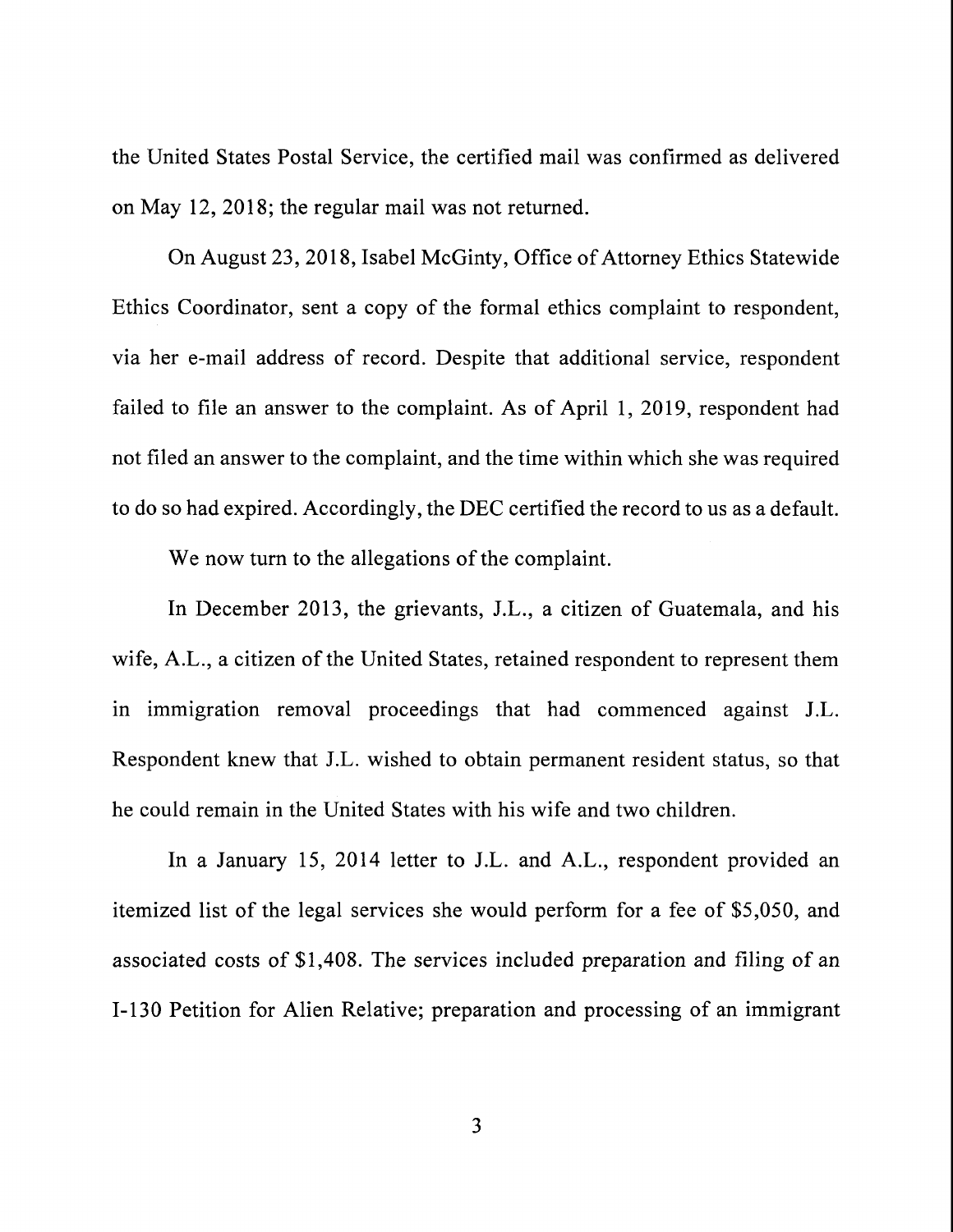visa; preparation and submission of an 1-601A waiver; and representation of J.L. and A.L. in the removal proceedings until the case was administratively closed.

Respondent informed J.L. and A.L. that they could pay her legal fee in monthly installments of \$800. Accordingly, between 2014 and the end of 2015, they paid her \$5,250. Respondent estimated that her work on the matter would take between fourteen and twenty months, depending on J.L. and A.L.'s cooperation, and the timing of the government's actions.

On November 5, 2014, respondent obtained government approval of an 1- 130 Petition for Alien Relative. Thereafter, despite the cooperation of J.L. and A.L., respondent failed to complete any of the additional legal services she had been retained to provide, including the submission of an 1-601A waiver, which, if approved, would have exempted J.L. from a statutory provision that would bar him from entry into the United States for ten years. Additionally, for much of 2015, although J.L. and A.L. continued to make monthly payments toward her fee, they had difficulty reaching respondent. Specifically, despite telephone calls, texts, and e-mails from J.L. and A.L., respondent did not reply to their inquiries regarding the status of J.L.'s I-601A waiver application.

By letter dated February 1, 2016, J.L. and A.L. terminated the representation; asked respondent to return \$3,500 and provide an accounting of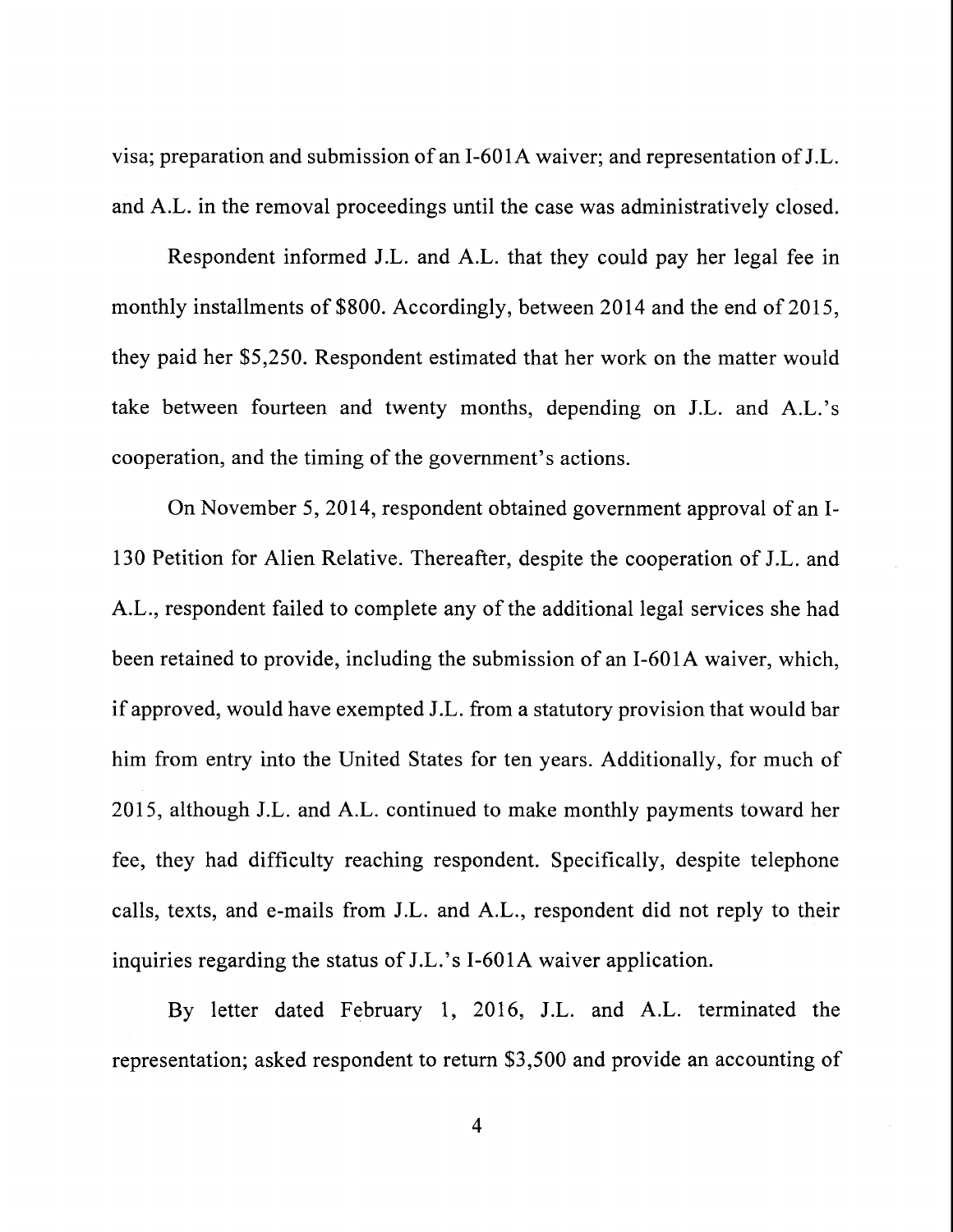the work she had completed against the fees paid to her; and asked respondent to provide their file to them. Because respondent did not reply to the termination letter, J.L. and A.L. retained new counsel to obtain their file from respondent. Respondent did not provide the file to their new counsel until three months after it had been requested, and after J.L. and A.L. had paid \$1,100 in fees to the new lawyer simply to obtain their own file.

On January 13, 2017, the assigned DEC investigator provided a copy of the ethics grievance to respondent and requested a reply within ten days. In a January 26, 2017 e-mail to the investigator, respondent expressly acknowledged receipt of the grievance and promised to reply but, despite numerous subsequent requests from the investigator, failed to submit a reply to the grievance.

We find that the facts recited in the complaint support the charges of unethical conduct. Respondent's failure to file an answer to the complaint is deemed an admission that the allegations are true and that they provide a sufficient basis for the imposition of discipline. R. 1:20-4(f)(1).

In December 2013, J.L. and A.L. retained respondent to represent them in immigration removal proceedings against J.L. Although respondent received her entire legal fee and knew that J.L. was facing imminent deportation and separation from his wife and children, respondent performed only the first step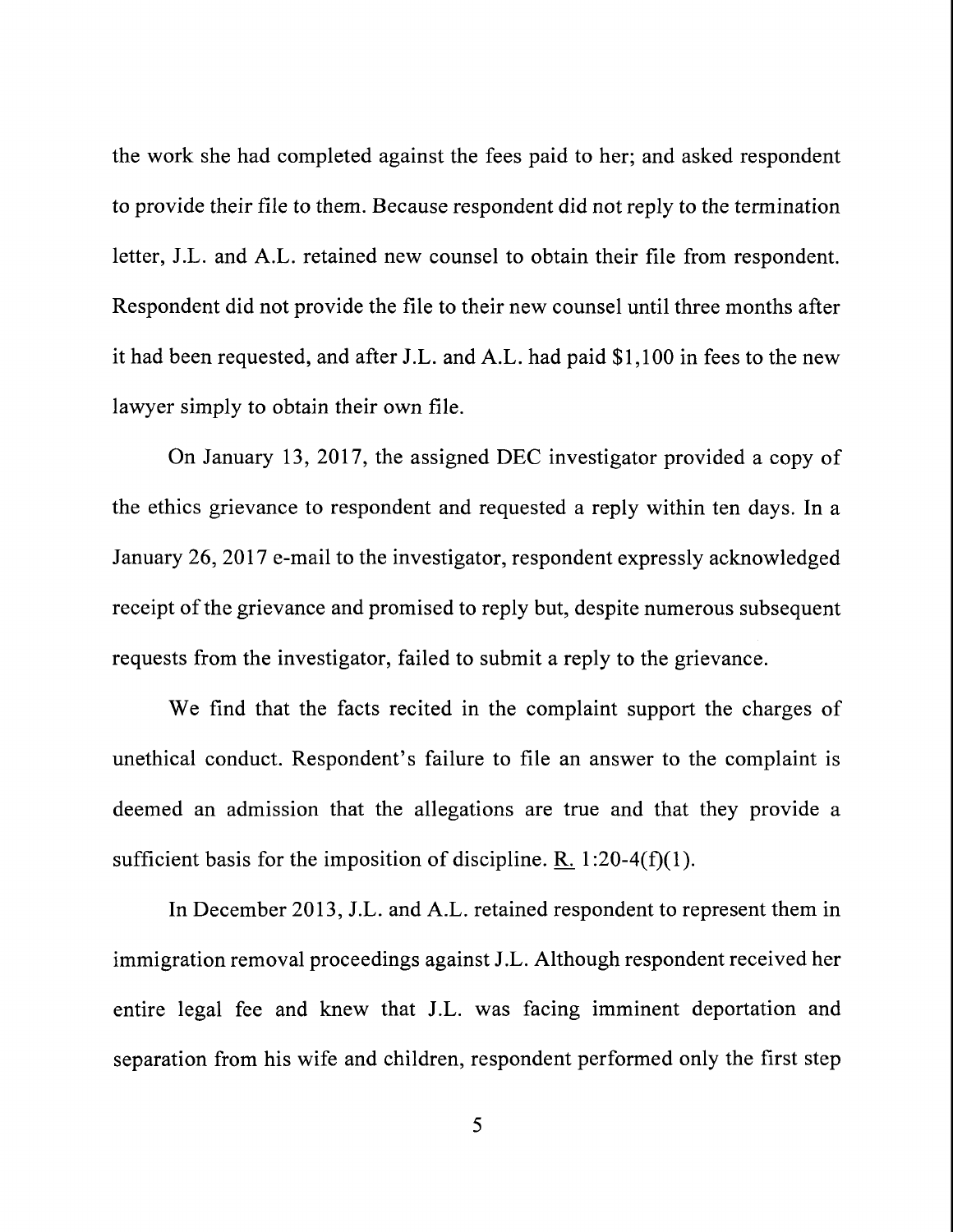of the legal services she was obligated to complete. For much of 2015, despite telephone calls, texts, and e-mails from J.L. and A.L., respondent ceased to communicate with them regarding their matter. Respondent, thus, violated both RPC 1.3 and RPC 1.4(b).

On February 1, 2016, J.L. and A.L. terminated the representation, requested a refund of \$3,500 and an accounting of respondent's legal services, and requested their file. Respondent did not reply to the termination letter, forcing J.L. and A.L. to obtain new counsel to pursue their file. Respondent then failed to provide their file to their new counsel until three months after it had been requested, and after J.L. and A.L. had been required to pay \$1,100 in legal fees to obtain it. Respondent, thus, violated both RPC  $1.15(b)^1$  and RPC  $1.16(d)$ .

In January 2017, respondent acknowledged receipt of the ethics grievance underlying this matter, but, despite numerous subsequent requests from the DEC investigator, failed to submit a reply to the grievance or to file an answer to the formal ethics complaint. Respondent, thus, violated RPC 8.1 (b).

<sup>&</sup>lt;sup>1</sup> Although the failure to return the unearned portion of a fee is a violation of RPC 1.16(d), respondent's conduct also constitutes a failure to promptly disburse funds to a client, a violation of <u>RPC</u> 1.15(b).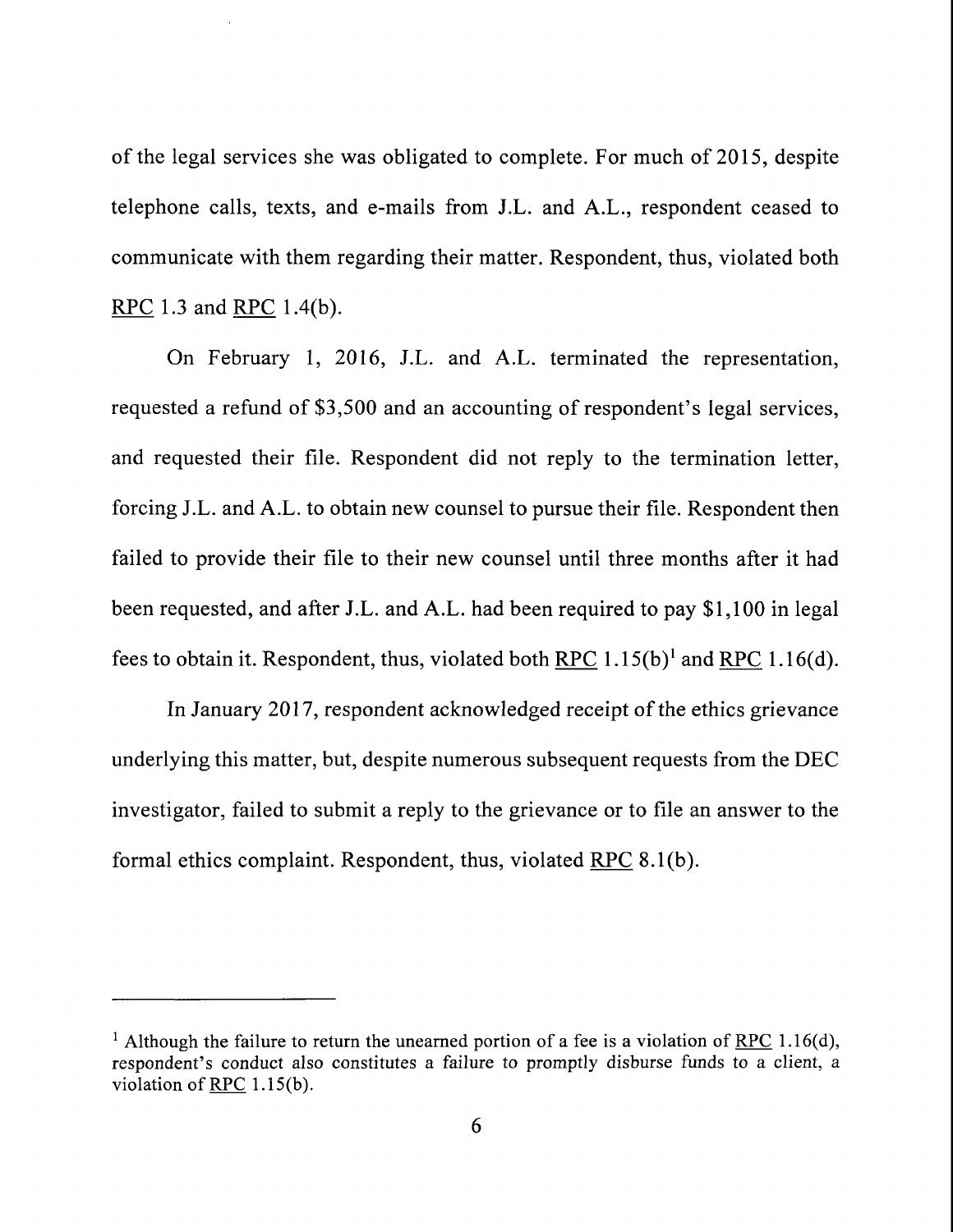In sum, respondent violated RPC 1.3, RPC 1.4(b), RPC 1.15(b), RPC  $1.16(d)$ , and RPC 8.1(b). The only remaining issue is the quantum of discipline to impose for respondent's misconduct.

Attorneys with no disciplinary history who violate RPC 1.3, RPC 1.4(b), and RPC 1.16(d), even when accompanied by other, non-serious ethics infractions, receive admonitions. See e.g., In the Matter of William E. Wackowski, DRB 09-212 (November 25, 2009) (attorney permitted a complaint to be administratively dismissed, failed to inform his client of the dismissal, and failed to turn over the file to the client upon termination of the representation); In re Cameron, 192 N.J. 396 (2007) (attorney twice permitted a personal injury matter to be dismissed, failed to disclose the dismissals to the client, failed to return the client's telephone calls, and failed to turn the file over to successor counsel; in addition to  $RPC$  1.3,  $RPC$  1.4(b), and RPC 1.16(d), the attorney was deemed to have engaged in gross neglect, a violation of RPC  $1.1(a)$ ; and In the Matter of Vera E. Carpenter, DRB 97-303 (October 27, 1997) (in a personal injury matter, attorney failed to act diligently to advance the client's claim, failed to return the client's telephone calls, and failed to turn over the client's file to new counsel).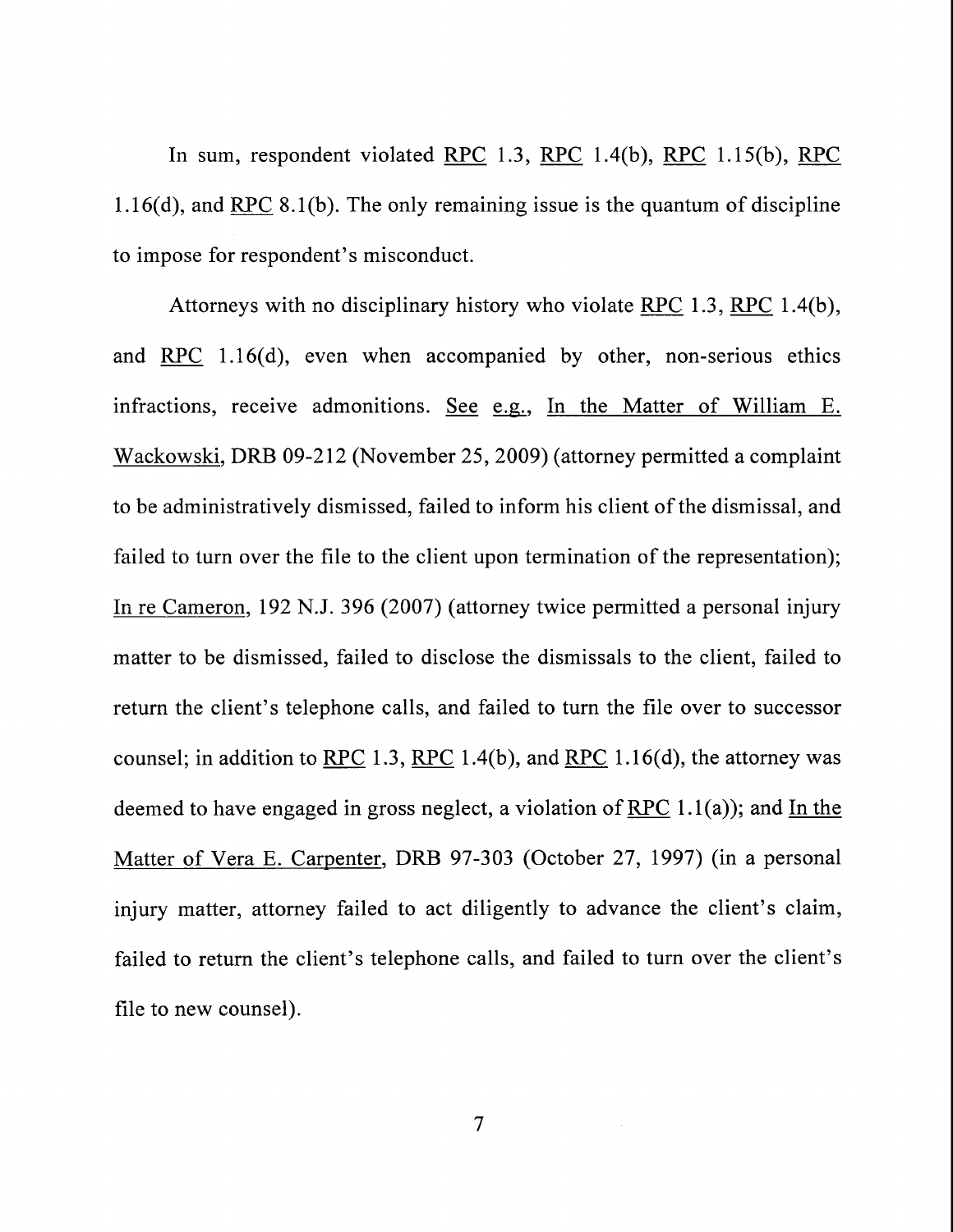Ordinarily, an admonition also is the appropriate sanction for an attorney's failure to promptly return the unearned portion of a fee. See, e.g., In re Gourvitz, 200 N.J. 261 (2009); In the Matter of Larissa A. Pelc, DRB 05-165 (July 28, 2005); and In the Matter of Stephen D. Landfield, DRB 03-137 (July 3, 2003).

Admonitions typically are imposed for failure to cooperate with disciplinary authorities, if the attorney does not have an ethics history. See, e.g., In the Matter of Michael C. Dawson, DRB 15-242 (October 20, 2015) (attorney failed to reply to repeated requests for information from the district ethics committee investigator regarding his representation of a client in three criminal defense matters, a violation of RPC  $8.1(b)$ ; In re Gleason, 220 N.J. 350 (2015) (attorney did not file an answer to the formal ethics complaint and ignored the district ethics committee investigator's multiple attempts to obtain a copy of his client's file, a violation of RPC 8.1(b); the attorney also failed to inform his client that a planning board had dismissed his land use application, a violation of RPC 1.4(b)); and In the Matter of Raymond A. Oliver, DRB 12-232 (November 27, 2012) (attorney failed to submit a written, formal reply to the grievance and a copy of the filed pleadings in the underlying case, despite repeated assurances that he would do so, a violation of RPC  $8.1(b)$ ).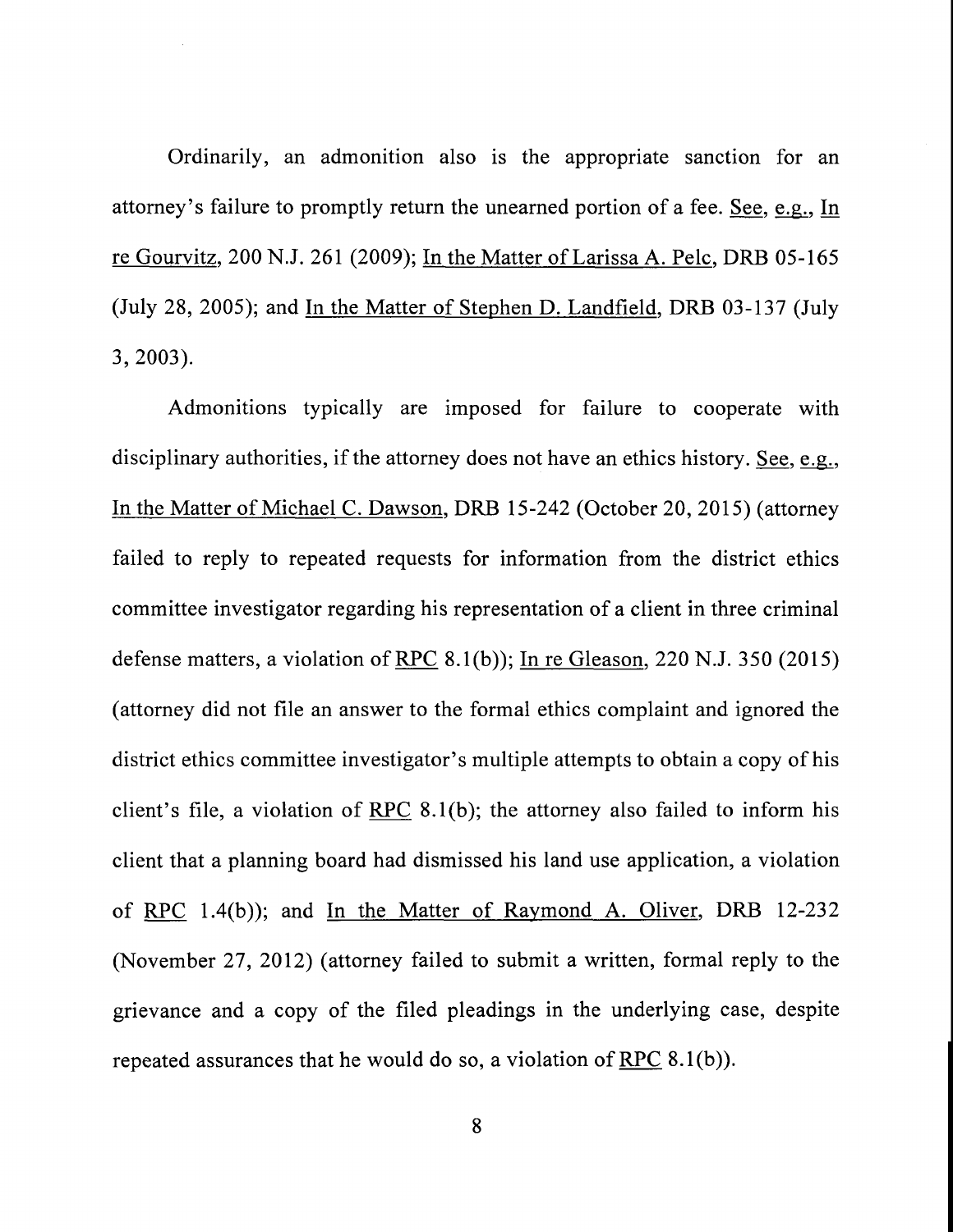Based on disciplinary precedent, the totality of respondent's misconduct warrants at least a reprimand. To craft the appropriate discipline, however, we also consider aggravating and mitigating factors.

In aggravation, respondent's misconduct caused both financial and actual harm to her clients, whom she deserted, without explanation, as one of them faced deportation and a potential ten-year bar from admission into the United States. Her clients were forced to expend \$1,100 just to obtain their own file from respondent, who had inexplicably ceased all communication. The default status of this matter must also be considered as an aggravating factor. "A respondent's default or failure to cooperate with the investigative authorities acts as an aggravating factor, which is sufficient to permit a penalty that would otherwise be appropriate to be further enhanced." In re Kivler, 193 N.J. 332, 342 (2008) (citations omitted).

The only mitigation for us to consider is respondent's unblemished disciplinary record since her 2007 admission to the bar. In light of the default status of this case, and the lack of mitigation sufficiently compelling to neutralize the aggravating factors, we determine to enhance the sanction in this case to a censure.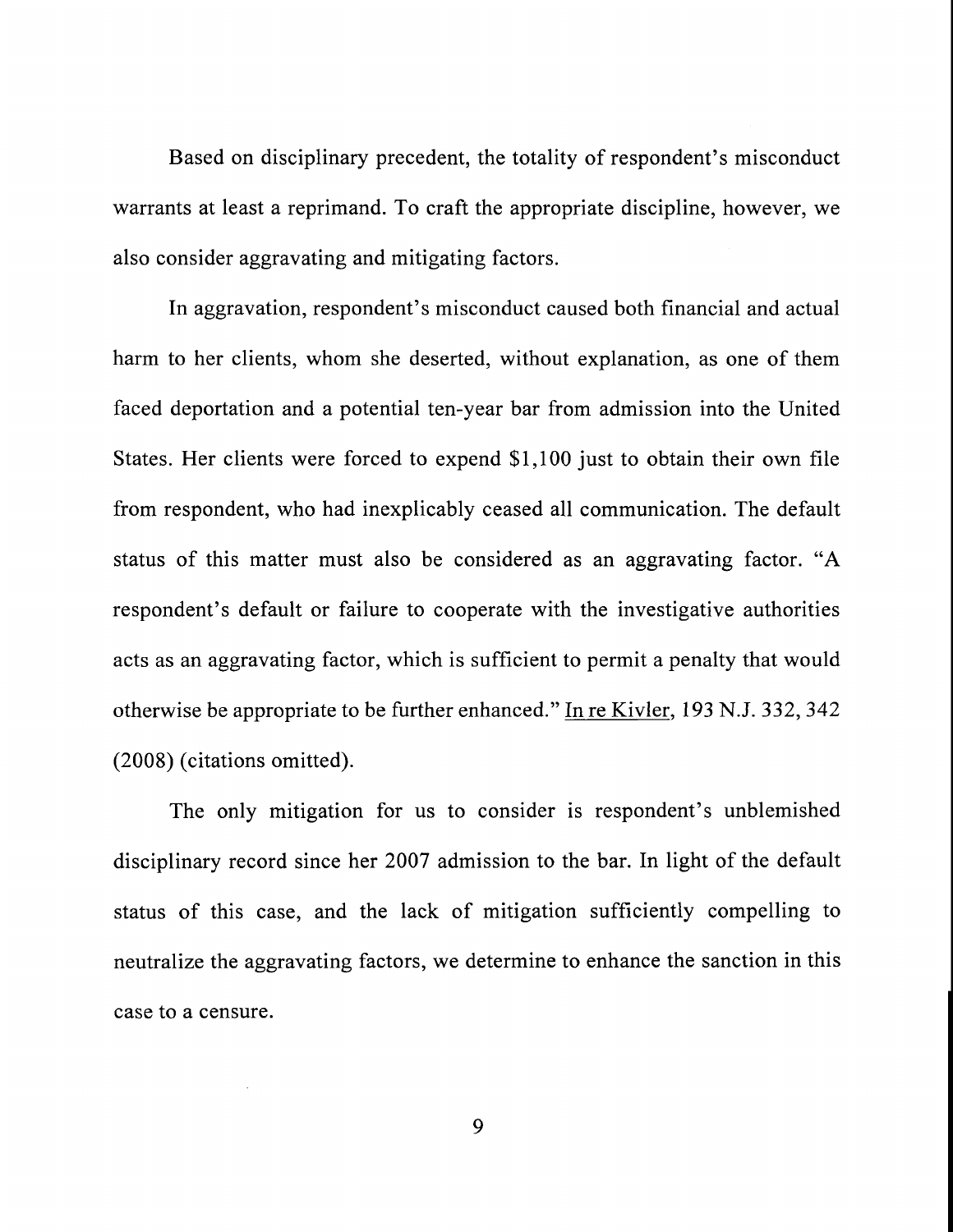Member Petrou voted to impose a three-month suspension, emphasizing the sensitive subject matter of the representation and the potential dire impact of respondent's misconduct on her clients. Member Joseph did not participate.

We further determine to require respondent to reimburse the Disciplinary Oversight Committee for administrative costs and actual expenses incurred in the prosecution of this matter, as provided in  $R_1$ . 1:20-17.

> **Disciplinary Review Board** Bruce W. Clark, Chair

Llen & Broth By:  $\Delta$ 

Chief Counsel